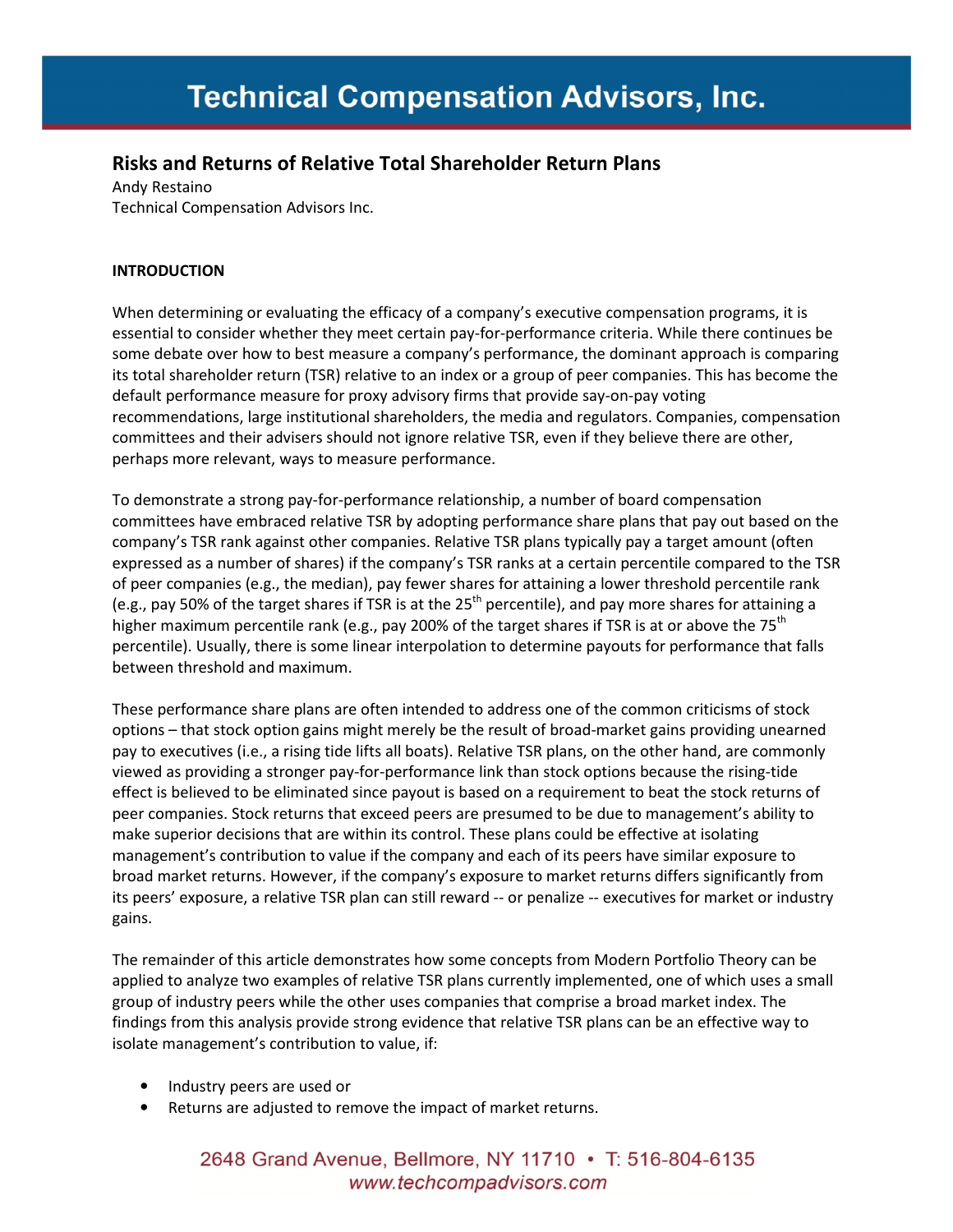#### DECONSTRUCTING RISK AND RETURN

Modern Portfolio Theory (MPT) is an investment approach that seeks to maximize the expected return for a portfolio given an amount of risk or to minimize risk for a given level of expected return. This is accomplished through diversification by selecting a portfolio of assets that collectively has lower risk than any of the individual assets in the portfolio. Diversification is accomplished by investing in a number of different assets that change value in opposite ways.

For any particular stock, the total risk that shareholders bear is typically measured with the volatility of the stock's returns (i.e., the amount of fluctuation in an asset's value). This is often calculated as the standard deviation of the total returns to shareholders over some time period. Higher fluctuations in prices mean an asset is more volatile or more risky. This total risk can be deconstructed into systematic risk – the risk related to broad market returns (i.e., the amount of the fluctuation that is correlated with broad market returns) – and unsystematic risk – the risk that is unrelated to broad market returns (i.e., the amount of fluctuation that is uncorrelated with broad market returns which includes industryspecific and company-specific risks) by using the following formula:  $\sigma_s^2 = \beta_s^2 \sigma_m^2 + \sigma_{\varepsilon_s}^2$ . The left side of this equation is the total risk of a company's stock (i.e., volatility squared), the first term on the right side of the equation is the company's exposure to systematic risk and the second term on the right side of the equation is the company's unsystematic risk. Beta is calculated as the covariance of the stock and market returns divided by the total variance (i.e., volatility squared) of the market returns.

Similarly, total return for an individual asset can also be separated into systematic returns – the return that is correlated with, and assumed to be caused by, the return of the overall market and unsystematic returns – the returns that are presumed to be unrelated to market returns. The unsystematic return for a given time period is the difference from the realized return for the stock and the theoretical expected return for the stock. This value is commonly referred to as Jensen's alpha, which can be calculated as the difference between the stock's actual return over a given time period and its predicted return. If Jensen's alpha is positive for a given time period, then the stock "beat the market" for that period (and the converse is true if Jensen's alpha is negative). The following formula is used to solve for Jensen's alpha:  $R_s = R_f + \beta_s (R_m - R_f) + \alpha_s$ , where the left side of the equation is the total realized return for a stock over a given time period, the first term on the right side of the equation is the risk-free return over the same time period, the second term on the right side is the risk premium that depends on only the systematic risk of the stock during the same time period and the third term on the right side of the equation is the stock's return that is unsystematic (Jensen's alpha). This formula essentially calculates the predicted return of the stock using the Capital Asset Pricing Model (CAPM) with realized market returns as an input (instead of expected market returns). Jensen's alpha is the stock's residual return that is presumed to be independent from the market's return.

According to MPT, the unsystematic risk from an individual asset can be reduced or eliminated with diversification, while systematic risk cannot. Accordingly, MPT asserts that the expected return of an asset depends only on its exposure to systematic risk. This exposure to market returns is measured with the beta of a company's stock. Beta measures a stock's correlation to market movements and is used to deconstruct a company's risk and return into systematic and unsystematic components. To consider the impact of industry movements in a peer group, an industry beta can be calculated by assuming the companies that comprise the peer group represent the market. While this is a departure from MPT since the industry component of the returns would ordinarily be considered part of the unsystematic return, this approach allows control for industry impacts so that participants in a plan would not benefit or be penalized for this component.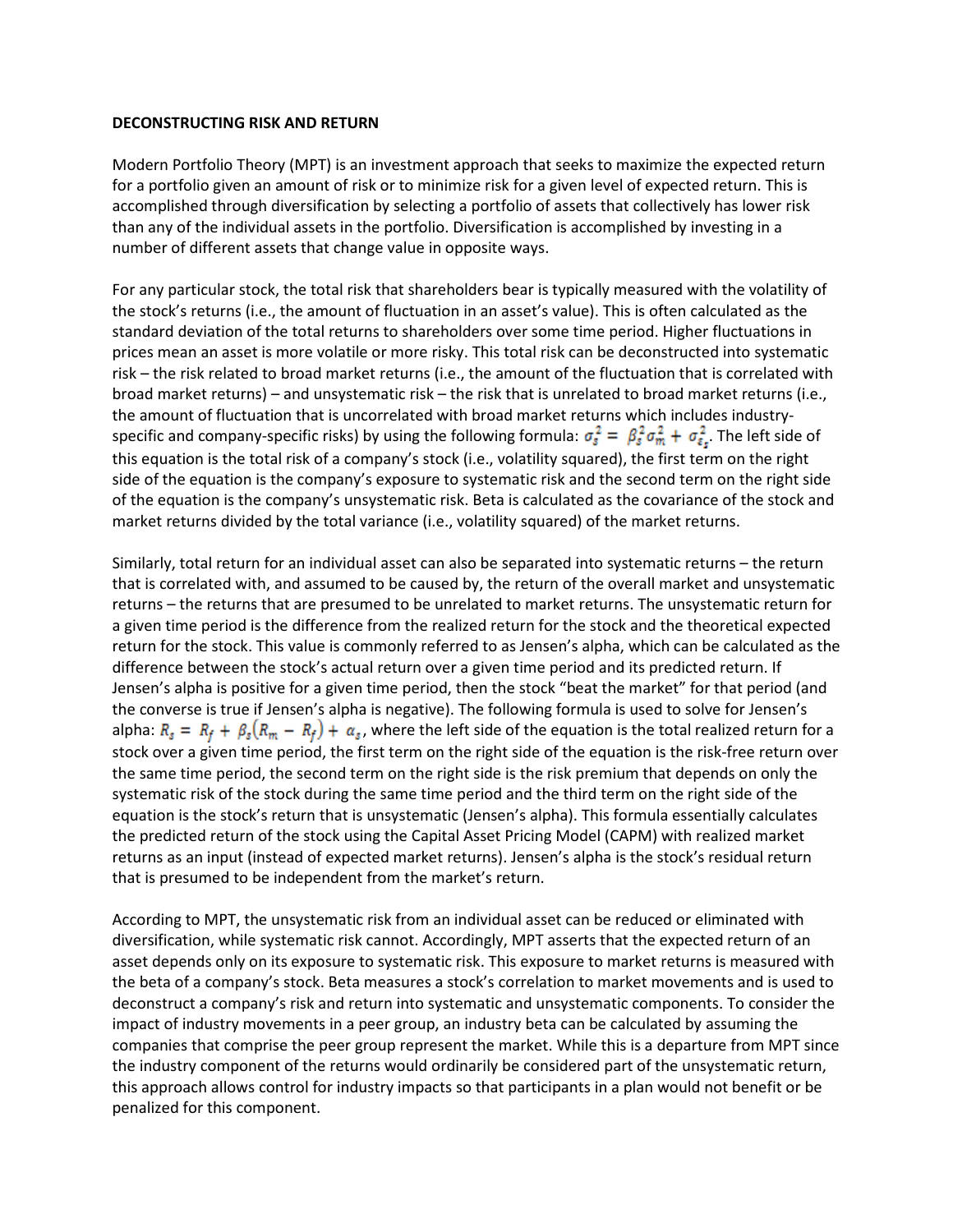## CHOOSING COMPARATORS FOR RELATIVE TSR PLANS

When designing a relative TSR plan, there are two basic approaches to defining the group of peer companies: (1) select peers that have similar characteristics (e.g., industry peers or companies that comprise an industry subset of a broad index) or (2) use the companies that comprise a broad market index (e.g., the constituent companies of the S&P 500). The emphasis on systematic and unsystematic risk and returns can be dramatically different between these two approaches.

## Use of Industry Peers

When comparator companies are also industry peers, a relative TSR plan places emphasis on the company's specific risk and mitigates its exposure to systematic and industry risk. Unless the company can significantly change its exposure to systematic or industry-specific risk, executives who participate in such a plan have an incentive to increase the company's exposure to company-specific risks by seeking to invest in core business projects rather than diversifying operations. For example, a company that focuses on oil refining could invest in additional refineries rather than investing in exploration.

Chevron provides an example of a relative TSR plan that uses industry peers to test the hypothesis that a relative TSR plan that uses close industry competitors for its peer group rewards executives for company-specific returns that exceed the company-specific returns of peers and provides little, if any, reward or penalty for systematic or industry returns.

According to Chevron's 2012 proxy disclosure, there are only four peer companies to which the company compares itself: ExxonMobil, BP, Royal Dutch Shell and ConocoPhillips. The performance period for Chevron's plan is three years (currently calendar years). Table 1 shows the payout schedule:

|                 | Unit Value |
|-----------------|------------|
| <b>TSR Rank</b> | Paid       |
| 1               | 200%       |
| 2               | 150%       |
| 3               | 100%       |
| 4               | 50%        |
| 5               | 0%         |

### TABLE 1: Chevron TSR Plan Payout Schedule

While having a small peer group can create issues if one or more of the peers drop out (e.g., because of M&A activity), the companies that comprise Chevron's peer group have been stable over the past decade. Another issue that might arise from using a small peer group is that there can be large incremental payouts for small incremental performance. In other words, a very small improvement in TSR can result in a jump in ranking and a corresponding jump in payout. To Chevron's credit, this issue is mitigated somewhat by considering Chevron's TSR rank a tie if the measured TSR is within 1% of the nearest peer(s), in which case, the payout is the average payout of the tied ranks. This can result in either a decrease or increase in payout depending on which side of the tie Chevron is on, but does have the effect of smoothing the payout.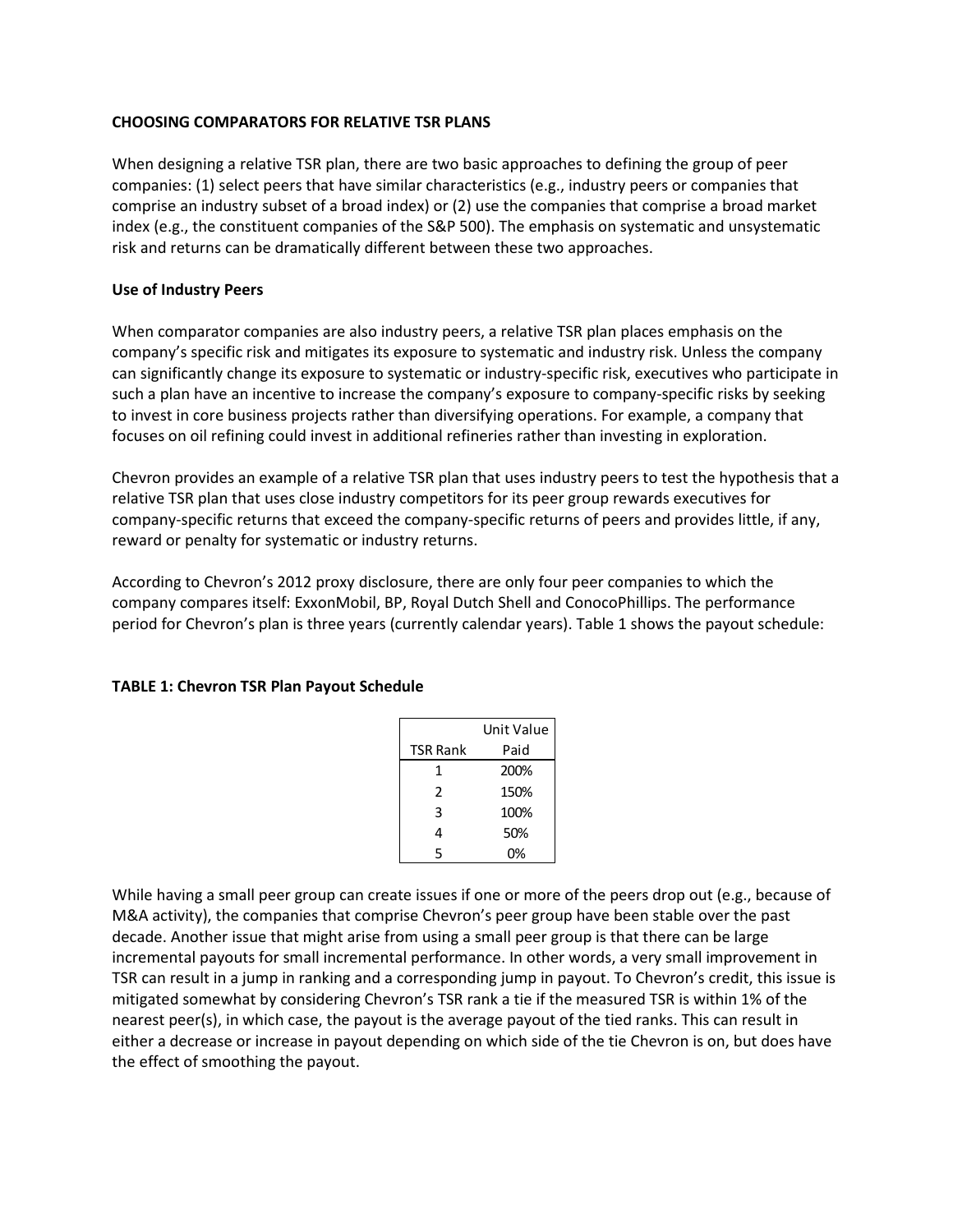For Chevron and three of its peers (other than BP), the unsystematic risk over the 2009–2011 performance period represented a relatively small portion of the total volatility and betas fell within a fairly narrow range. (See Appendix for details.) Systematic returns over the same period also had a fairly narrow distribution (corresponding to the distribution of beta) while the unsystematic returns varied across all of the companies. All of this suggests that the TSR ranking among each of these companies is highly dependent on returns associated with unsystematic risk generally, and company-specific risk specifically, and that payouts, which could be significant, might depend on only a small portion of each company's return. Given this set of circumstances, it is reasonable to expect a close race among the companies. Chevron's disclosure of its performance ranks for the seven performance cycles through 2011 is consistent with this premise. Four of the seven performance ranks were considered tied, including the cycle completed in 2011.

If Chevron's relative TSR plan is effective at isolating company-specific risks and returns among the chosen peer set, it would be expected that the TSR ranking of each company's total return should be the same as the TSR ranking based on only unsystematic returns. Looking at the 10 performance cycles through 2011, the ranks are indeed identical for all but the 2001–2003 cycle (for purposes of this analysis, performance cycles were assumed to be based on calendar-year periods, see Appendix for details), providing evidence that this particular relative TSR plan is effective at isolating company-specific returns, which presumably represents management's contribution to value, and removing market and industry effects. Unless the executives at Chevron can increase its exposure to market returns (i.e., increase its beta and exposure to systematic risk) relative to its peers, this plan clearly provides rewards for accepting more company-specific risk.

# Use of Broad Market Peers

Some companies use comparators that comprise a broad market index such as the S&P 500 for purposes of a relative TSR comparison. Clearly, betas will vary widely when using a large peer group containing companies from many different industries. If a company with a low beta adopts such a plan, it might put itself at a disadvantage when the market rises and an advantage when the market declines. The inverse would be expected for a company with a high beta and a similar plan.

CenturyLink is an example of a company that has a relatively low beta (0.56 measured over 2009 - 2011) and uses a relative TSR performance share plan based on its percentile rank compared to the companies that comprise the S&P 500. CenturyLink adopted this plan in 2012. Table 2 shows the payout schedule, according to the company's proxy disclosure.

# TABLE 2: CenturyLink TSR PAYOUT SCHEDULE

|                   | Percentile Unit Value |  |
|-------------------|-----------------------|--|
| Rank              | Paid                  |  |
| $275^{\text{th}}$ | 200%                  |  |
| 50 <sup>th</sup>  | 100%                  |  |
| 25 <sup>th</sup>  | 50%                   |  |
| $525^{th}$        | 0%                    |  |

CenturyLink's beta ranked below the  $15<sup>th</sup>$  percentile over the 2009–2011 period, which means that its systematic stock return was correspondingly lower than about 85% of the companies in the S&P 500.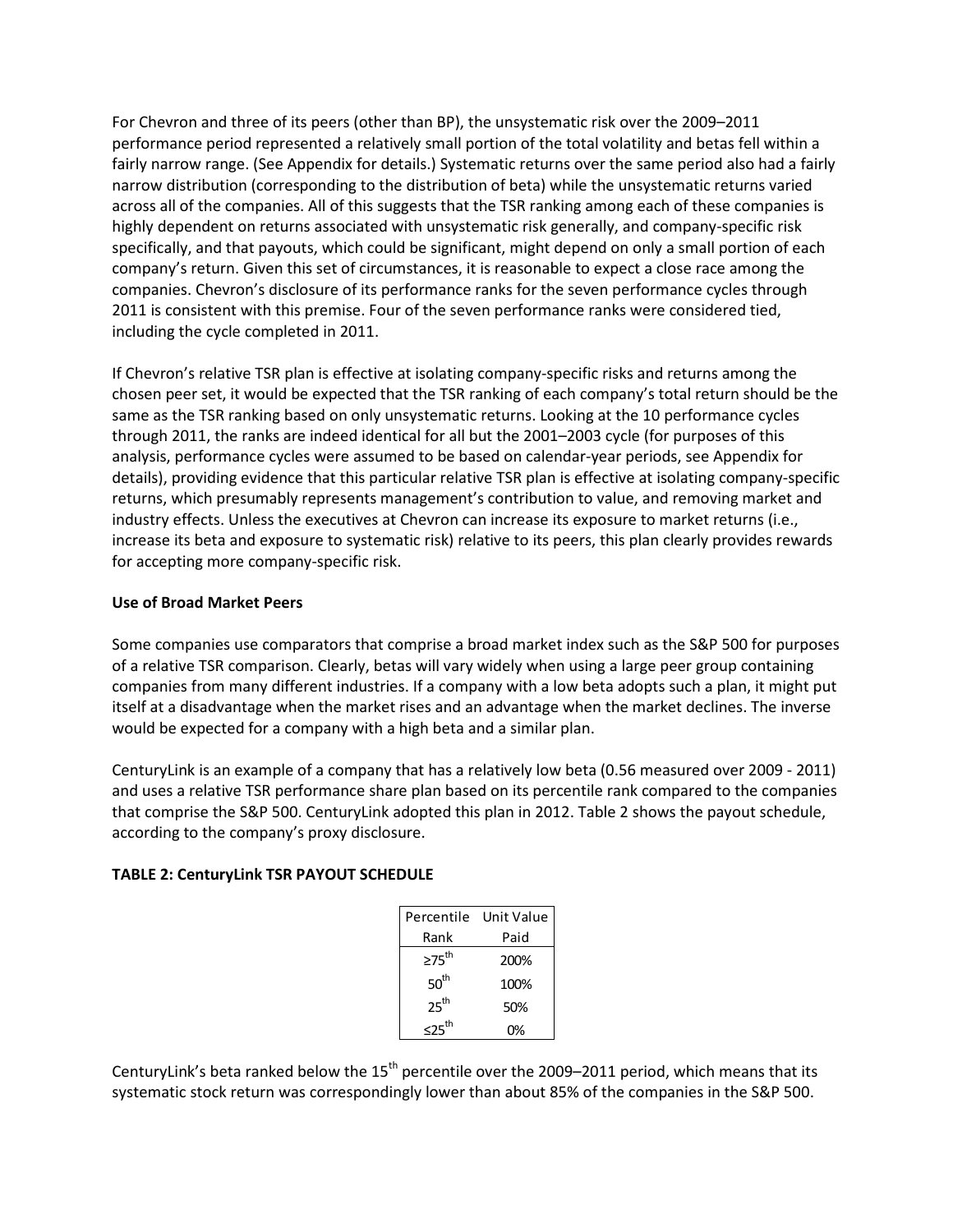However, CenturyLink's total return over the same period ranked at the  $55<sup>th</sup>$  percentile due to strong unsystematic returns (see Appendix for detail). Had CenturyLink adopted this relative TSR plan in 2009, the payout would have been just under 120% of target. After removing the impact of market returns from each of the stocks (i.e., if only unsystematic returns are evaluated), CenturyLink's hypothetical payout would have been significantly higher, demonstrating that CenturyLink's low beta was a handicap during this time period. To its credit, CenturyLink had an unsystematic return over the 2009–2011 period that approximates the 68<sup>th</sup> percentile. Had CenturyLink adopted a relative TSR plan that only evaluated unsystematic returns, it would have paid about 172% of target, an increase of roughly 50% of target vs. the conventional TSR plan it recently adopted.

This phenomenon isn't unique to CenturyLink. A change in rank was determined for each company in the S&P 500 by taking the difference between the TSR rank using total returns vs. the TSR rank using only unsystematic returns. As shown in the Appendix, the correlation between this change in rank and each company's beta is significant.

It is interesting to note that CenturyLink's2012 proxy had a shareholder proposal to require that this plan pay out only if its TSR rank is at least at the  $50<sup>th</sup>$  percentile of the chosen peer group. The shareholder argued that providing a 50% payout at the 25<sup>th</sup> percentile is too easy. The above analysis provides some evidence that when the market rises, the company's low beta may result in payouts that are lower than this shareholder expects. Of course, payouts might be higher than expected if the market declines, which clearly would not please most shareholders.

### DESIGN CONSIDERATIONS

When designing a relative TSR plan, some questions should be considered:

- Should the plan provide incentive to focus on unsystematic (or company-specific) returns?
- Should the plan provide incentive to increase or decrease exposure to market returns?

### Beta-Neutral Design

For most companies in mature industries, changing the exposure to market returns is not realistic unless there is a dramatic change in strategy. It would be expected that the beta for these companies would not drastically change compared to other industry peers. For these companies, there would likely be a desire to provide an incentive to seek increased returns by investing in projects that have companyspecific characteristics. These returns might come from the innovation of new products or development of efficiencies that give the company an advantage over its industry peers. Investment in these types of projects increases exposure to unsystematic risks with the hope that a successful investment increases the returns to shareholders. It might have the effect of increasing the overall volatility of the company, but not due to an increase in the correlation with market returns (i.e., market exposure).

For these companies, a relative TSR plan should seek to mitigate or remove the influence of broad market returns when rewarding executives. This is most commonly accomplished by comparing to industry peers, each of which would have similar exposure to market returns (i.e., betas). Even among industry peers, it is possible to have significant differences in market exposure, so it is essential to examine the betas for each of the peers. If a compensation committee does not believe a comparable group of industry peers exists, it can take one of three approaches to mitigate or remove the impact of market returns: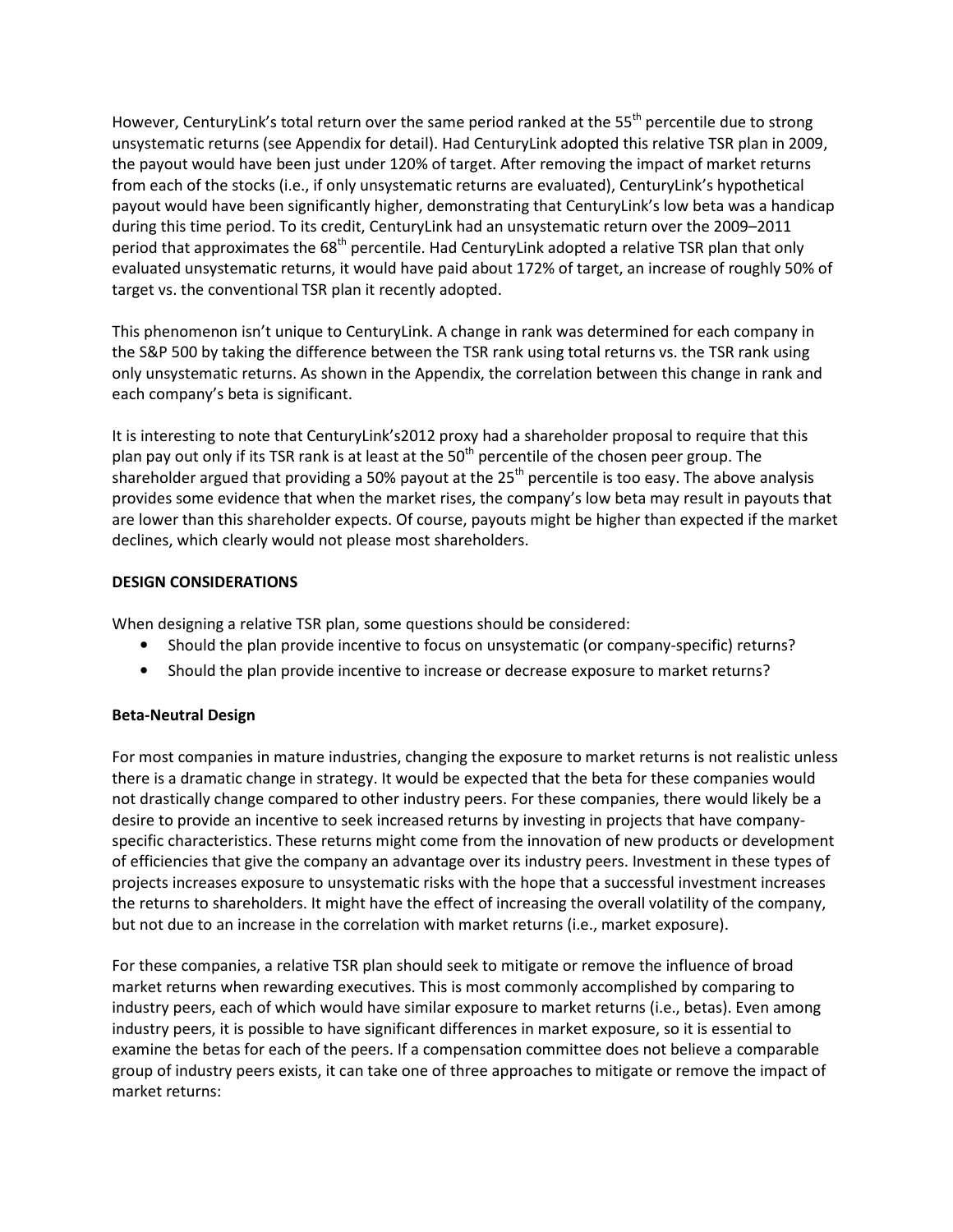- Compare to non-industry companies with similar betas
- Compare to companies that comprise a broad market index, but set the target payout to correspond to the company's beta rank
- Compare to companies that comprise a broad market index, but remove the impact of systematic returns using Jensen's alpha.

The first approach, while relatively simple, might draw criticism from shareholder watchdogs for "cherry picking" peer companies. This might be addressed by choosing companies that are similar in size and providing detailed description in the company's disclosure.

The second approach considers the company's beta ranking when setting the target performance percentile. For example, if the company's beta ranks at the  $60<sup>th</sup>$  percentile, the plan would consider paying the target payout if the company meets the 60<sup>th</sup> percentile TSR. However, compensation committees should be mindful that using beta ranking to set payout ranges around target (i.e., threshold and maximum) could result in wider payout ranges for companies with higher betas since companies with higher betas will have a steeper expected return as a function of the market return (i.e., the Security Characteristic Line derived from MPT).

While the third approach might be the most complicated for participants and shareholder watchdogs to understand, it is more effective at removing the impact of systematic returns than the second approach. Using Jensen's alpha for the company and each of the peers allows the plan to pay out only based on unsystematic returns, which is the approach demonstrated by the CenturyLink example.

# Providing Incentive to Change Market Exposure

Some companies might pursue a significant change in strategy that could essentially change exposure to market returns. For example, a company might consider making acquisitions that would effectively diversify the overall business and provide more exposure to market returns or divest in businesses to focus on a core strategy. With such strategies in place, the compensation committee might want to design a plan to encourage a change in the company's beta. This could be accomplished by eliminating the influence of unsystematic risk from the company and each of its peers, essentially focusing on beta ranking among companies and not on relative TSR.

# Other Considerations

While most relative TSR plans measure returns that exceed the returns of peers, payouts are typically in full shares of stock (i.e., the payout includes more than just the excess return). If a company wanted payouts based only on excess returns, then a plan can be designed to pay only an incremental amount representing only the company's unsystematic returns. This could be accomplished by making payout a function of Jensen's alpha (or a variant that uses industry betas). This approach might start to resemble an indexed option if the number of units were held constant.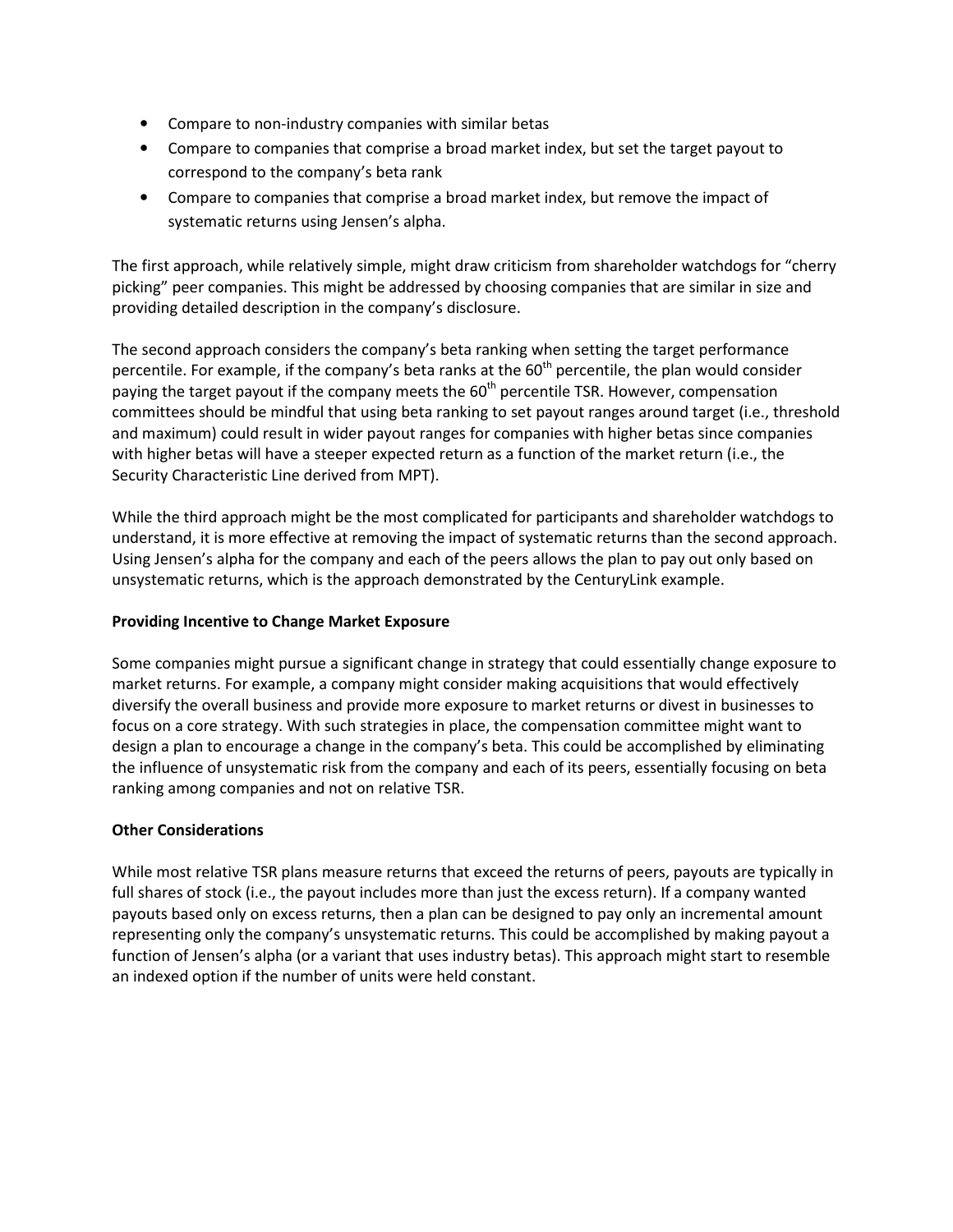#### **CONCLUSION**

One common criticism of relative TSR plans is that they fail to provide strong line-of-sight to participants – that executives do not know what actions they should take to increase a company's TSR ranking, and that rankings tend to be capricious, making the awards analogous to a lottery ticket more than an incentive program. It's not clear if this criticism applies to all relative TSR plans, plans that compare to companies with similar market exposure (e.g., close industry peers) or plans that compare to companies with varying exposure to the market (e.g., peers that comprise the S&P 500).

A company with a relative TSR plan should consider taking the following steps:

- Determine the beta for itself and each of its peer companies
- Evaluate how wide or narrow the range of betas are
	- $\circ$  If the betas are in a narrow range, then it is likely that the current plan is effective at isolating company-specific risks and returns
	- $\circ$  If the betas are in a wide range, then:
		- **Consider changes to the peer group by finding companies with betas that are** similar to the company or
		- Set targets and ranges to reflect the company's beta rank or
		- **Measure only unsystematic returns when determining payouts.**

By choosing close industry peers, a relative TSR plan provides an incentive to focus on increasing company-specific returns through innovation or efficiencies. Alternatively, when using a broad market index, returns can be adjusted to provide similar focus on only unsystematic returns. Even if returns are not adjusted in such a plan, just being cognizant of the different types of risks and returns might help compensation committees and executives understand the approaches that can be taken to impact payouts of a well-designed plan.

Andy Restaino, CFA (andy.restaino@techcompadvisors.com) is the founder and a managing director of Technical Compensation Advisors Inc., an independent executive compensation consulting firm, providing thoughtful advice and in-depth analyses on a range of technical issues that are crucial for incentive plan design, proxy disclosure and supporting corporate governance policies. For more than 15 years, Restaino furnished this advice to hundreds of leading public and private companies on a wide range of issues including compensation disclosure drafting and review, stock option and equity incentive valuations (e.g., Monte Carlo), accounting for stock-based compensation (i.e., ASC 718), employment agreements, golden parachutes (e.g., IRC § 280G), tax matters (e.g., IRC § 162(m)) and financial/probability analyses of incentive plan metrics. For more information, visit http://techcompadvisors.com.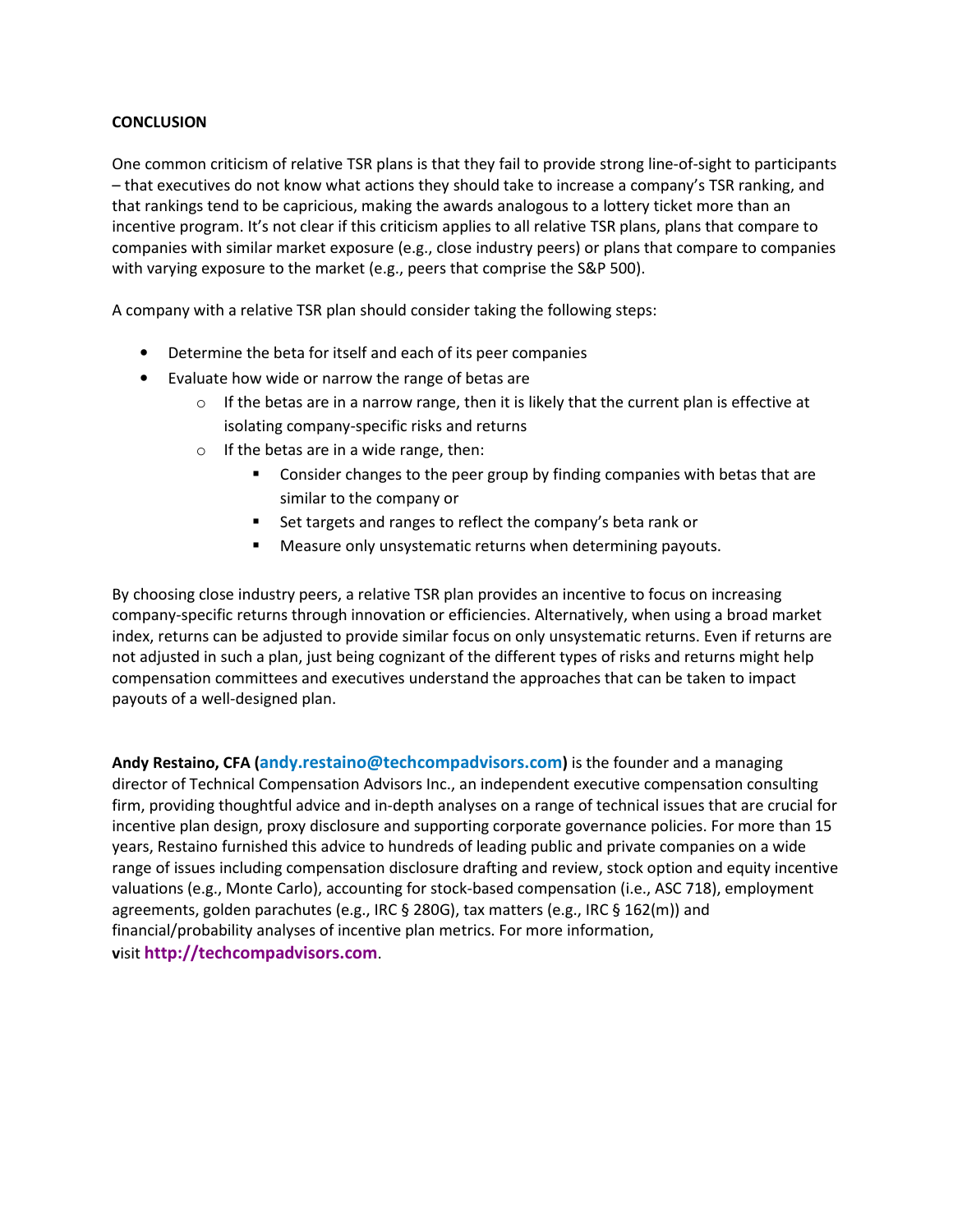# APPENDIX

Table 1 deconstructs risk into its different components for Chevron and each of its peers measured over the 2009–2011 performance cycle.

| Risk Measured Over 2009 - 2011 |             |            |            |            |              |
|--------------------------------|-------------|------------|------------|------------|--------------|
|                                |             | Market     | Volatility |            |              |
|                                | <b>Beta</b> | Volatility | Total      | Systematic | Unsystematic |
| Chevron                        | 0.9276      |            | 26.03%     | 23.78%     | 10.58%       |
| ExxonMobil                     | 0.8234      |            | 23.41%     | 21.11%     | 10.13%       |
| BP.                            | 1.1755      | 25.64%     | 36.17%     | 30.14%     | 20.00%       |
| Royal Dutch Shell              | 1.0276      |            | 29.47%     | 26.34%     | 13.22%       |
| ConocoPhillips                 | 1.0459      |            | 29.80%     | 26.81%     | 13.00%       |

# TABLE 1: Risk Components for Chevron and Peers

Note that to calculate beta for each of the peers, the market has been assumed to be an equally weighted portfolio of the five stocks representing Chevron and each of the peers. As mentioned, using industry betas is a departure from MPT but allows us to consider both market and industry returns. To test the validity of this approach, the results from two regressions were compared. The first regression used both the S&P 500 index returns as well as the industry "portfolio" returns as independent variables with Chevron's returns as the dependent variable. The second regression used industry returns as the only independent variable (both regressions assume that the S&P 500 index is a fair representation of the broad "market"). The adjusted R-squared for each regression differed by only 0.02 and the volatility of residual returns (which equals the unsystematic risk) differed by less than 1%. This suggests that the using industry peers alone explains the vast majority of the variation in Chevron's returns providing comfort in using industry betas.

Using Jensen's alpha, Table 2 shows how stock returns are decomposed into systematic and unsystematic components. For purposes of this analysis, total shareholder return is calculated based on beginning and ending stock prices, which differs from Chevron's plan which uses 20-day average stock prices for both the beginning and ending data points.

| Annualized Return Over 2009 - 2011 |                                  |        |           |  |
|------------------------------------|----------------------------------|--------|-----------|--|
|                                    | Systematic Unsystematic<br>Total |        |           |  |
| Chevron                            | 16.91%                           | 11.10% | 5.81%     |  |
| ExxonMobil                         | 4.53%                            | 10.14% | $-5.61%$  |  |
| ВP                                 | 1.63%                            | 13.40% | $-11.77%$ |  |
| Royal Dutch Shell                  | 20.53%                           | 12.03% | 8.50%     |  |
| <b>ConocoPhillips</b>              | 16.55%                           | 12.20% | 4.35%     |  |

### TABLE 2: Systematic and Unsystematic Components of Chevron and Peers' Stock Returns

Table 3 is a comparison of Chevron's TSR rank over the past 10 three-year cycles based on total returns and only unsystematic returns. Note that the ranking matches for all but the 2001 – 2003 performance cycle. Similar results can be demonstrated for each of the peer companies. For purposes of this analysis, it has been assumed that performance cycles were measured over calendar years, which differs from Chevron's actual practice for grants made prior to 2006.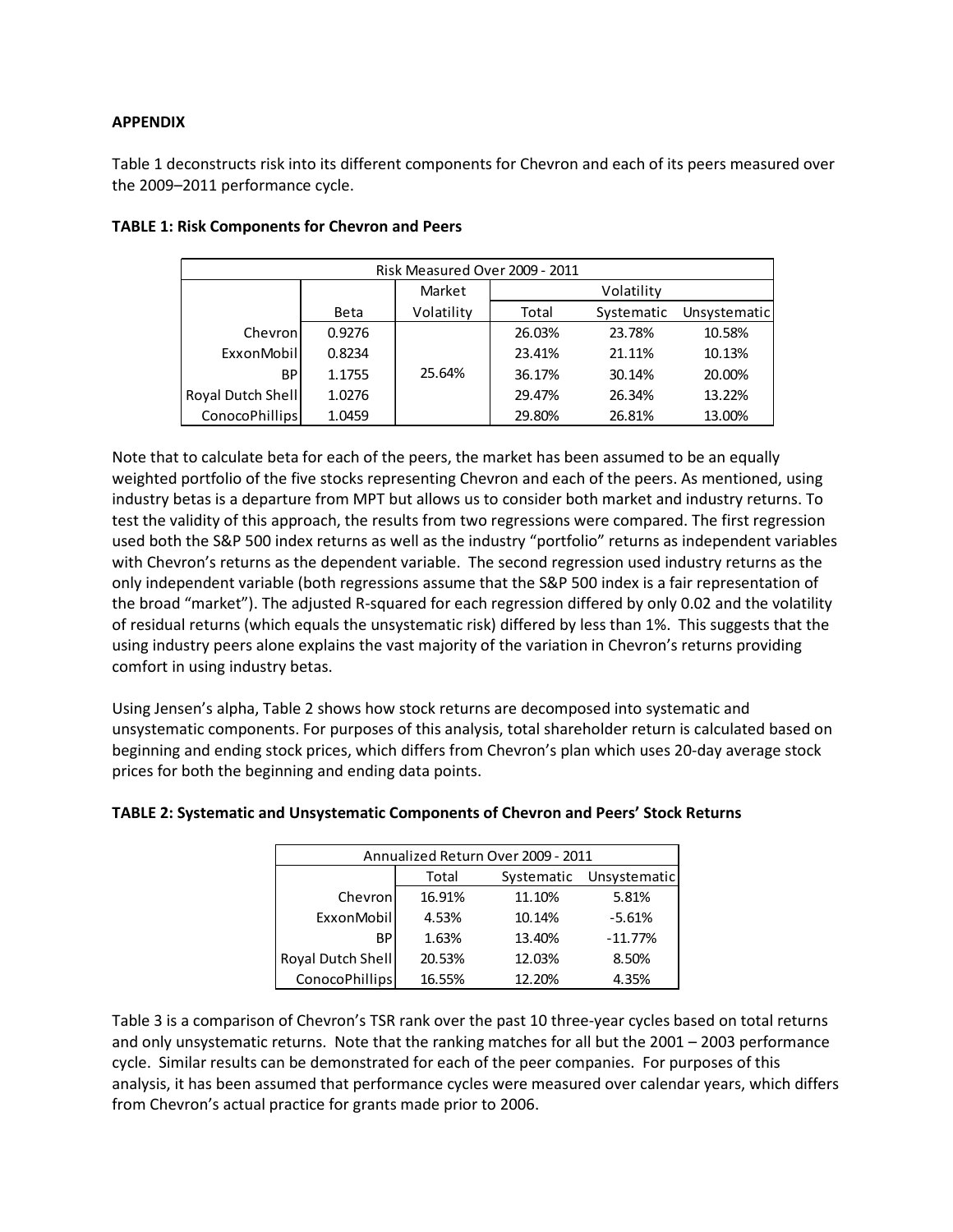#### TABLE 3: Chevron's TSR Rank

| <b>Chevron's TSR Rank</b> |                     |                          |  |  |
|---------------------------|---------------------|--------------------------|--|--|
| Performance               |                     | Unsystematic             |  |  |
| Cycle                     | <b>Total Return</b> | Return                   |  |  |
| 2009 - 2011               | 2                   | 2                        |  |  |
| 2008 - 2010               | 1                   | 1                        |  |  |
| 2007 - 2009               | 1                   | 1                        |  |  |
| 2006 - 2008               | $\mathcal{P}$       | $\mathcal{P}$            |  |  |
| 2005 - 2007               | $\mathcal{P}$       | $\overline{\phantom{a}}$ |  |  |
| 2004 - 2006               | 3                   | 3                        |  |  |
| 2003 - 2005               | $\mathcal{P}$       | 2                        |  |  |
| 2002 - 2004               | 5                   | 5                        |  |  |
| 2001 - 2003               | 3                   | 2                        |  |  |
| 2000 - 2002               |                     |                          |  |  |

Table 4 shows that CenturyLink's risk is relatively low as compared to other S&P 500 companies (data have been arrayed independently):

#### TABLE 4: CenturyLink's Comparative Risk

| Risk Measured Over 2009 - 2011 |             |            |            |            |              |
|--------------------------------|-------------|------------|------------|------------|--------------|
|                                |             | Market     | Volatility |            |              |
|                                | <b>Beta</b> | Volatility | Total      | Systematic | Unsystematic |
| 25 <sup>th</sup> Percentile    | 0.6985      |            | 28.53%     | 18.89%     | 20.37%       |
| 50 <sup>th</sup> Percentile    | 0.9472      |            | 36.86%     | 25.62%     | 25.28%       |
| 75 <sup>th</sup> Percentile    | 1.2600      | 25.64%     | 46.33%     | 34.08%     | 32.05%       |
| CenturyLink                    | 0.5645      |            | 24.21%     | 15.27%     | 18.79%       |
| Percent Rank                   | 14.8        |            | 12.3       | 14.8       | 19.1         |

Similar to the approach taken above for the Chevron analysis, the market is assumed to be an equally weighted portfolio of the 485 stocks that comprised the S&P 500 as of October 18, 2012 and that had data for the entire 2009–2011 time period.

#### TABLE 5: CenturyLink's Annualized Return

| Annualized Return Over 2009 - 2011 |                                     |        |          |  |
|------------------------------------|-------------------------------------|--------|----------|--|
|                                    | Unsystematic<br>Total<br>Systematic |        |          |  |
| 25 <sup>th</sup> Percentile        | 7.61%                               | 13.45% | $-9.61%$ |  |
| 50 <sup>th</sup> Percentile        | 17.33%                              | 17.35% | 0.88%    |  |
| 75 <sup>th</sup> Percentile        | 29.39%                              | 22.25% | 11.44%   |  |
| CenturyLink                        | 20.16%                              | 11.35% | 8.82%    |  |
| Percent Rank                       | 54.9                                | 14.8   | 67.9     |  |